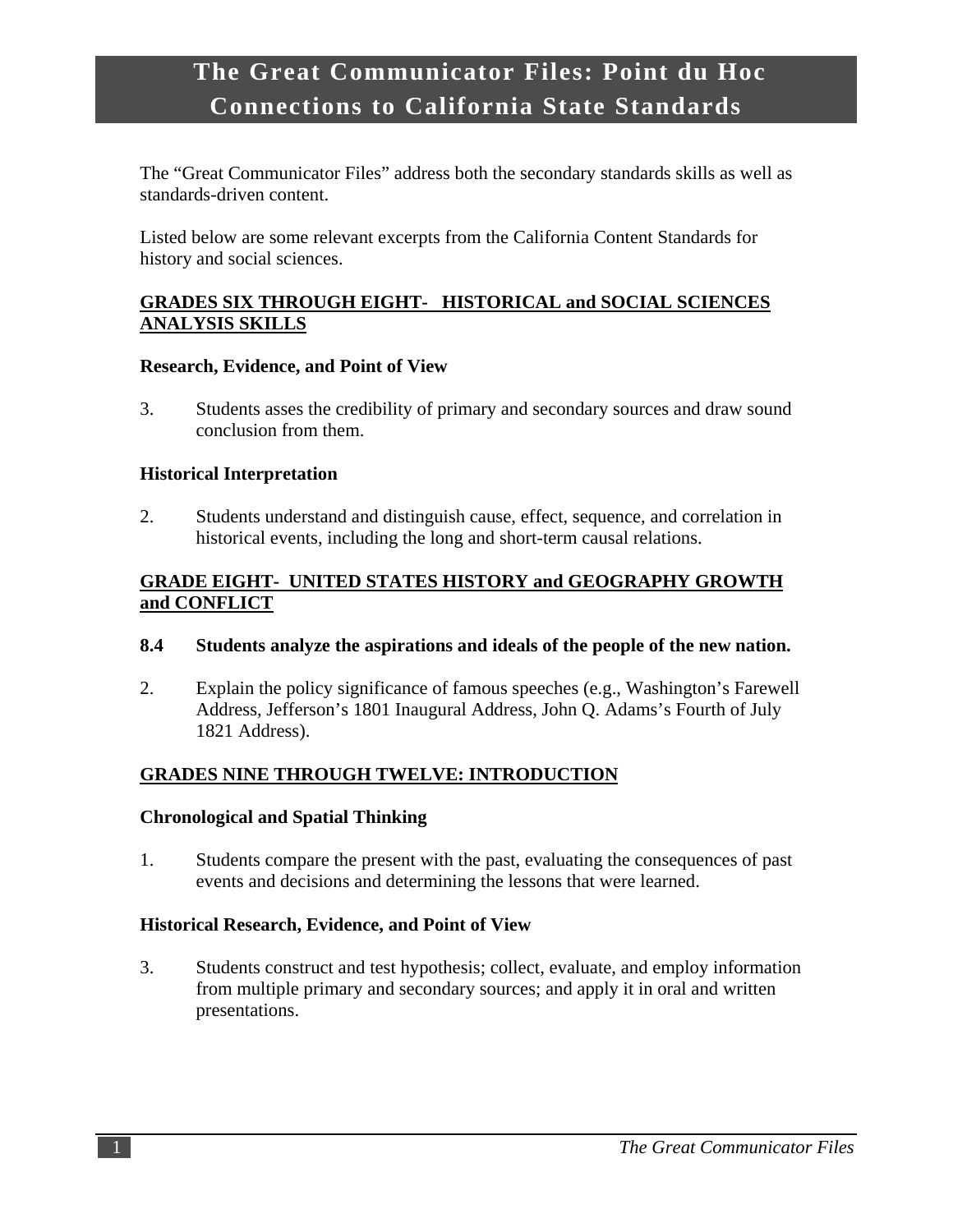#### **Historical Interpretation**

1. Students show the connections, causal and otherwise, between particular historical events and larger social, economic, and political trends and developments.

## **GRADE TEN**

# **World History, Culture, and Geography: The Modern World**

Students in grade ten study major turning points that shaped the modern world, from the late eighteenth century through the present, including the cause and course of the two world wars. They trace the rise of democratic ideas and develop an understanding of the historical roots of current world issues, especially as they pertain to international relations. They extrapolate from the American experience that democratic ideals are often achieved at a high price, remain vulnerable, and are not practiced everywhere in the world. Students develop and understanding of current world issues and relate them to their historical, geographic, political, economic, and cultural contexts. Students consider multiple accounts of events in order to understand international relations from a variety of perspectives.

#### **10.8 Students analyze the causes and consequences of World War II.**

- 3. Identify and locate the Allied and Axis powers on a map and discuss the major turning points of the war, the principal theaters of conflict, key strategic decisions, and the resulting war conferences and political resolutions, with emphasis on the importance of geographic factors.
- 4. Describe the political, diplomatic and military leaders during the war.
- 6. Discuss the human costs of the war, with particular attention to the civilian and military losses in Russia, Germany, Britain, the United States, China and Japan.

#### **10.9 Students analyze the international developments in the post-World War II world.**

- 1. Compare the economic and military power shifts caused by the war, including the Yalta Pact, the development of nuclear weapons, Soviet control over Eastern European nations, and the economic recoveries of Germany and Japan.
- 2. Analyze the causes of the Cold War, with the free world on one side and Soviet client states on the other, including competition for influence in such places as Egypt, the Congo, Vietnam, and Chile.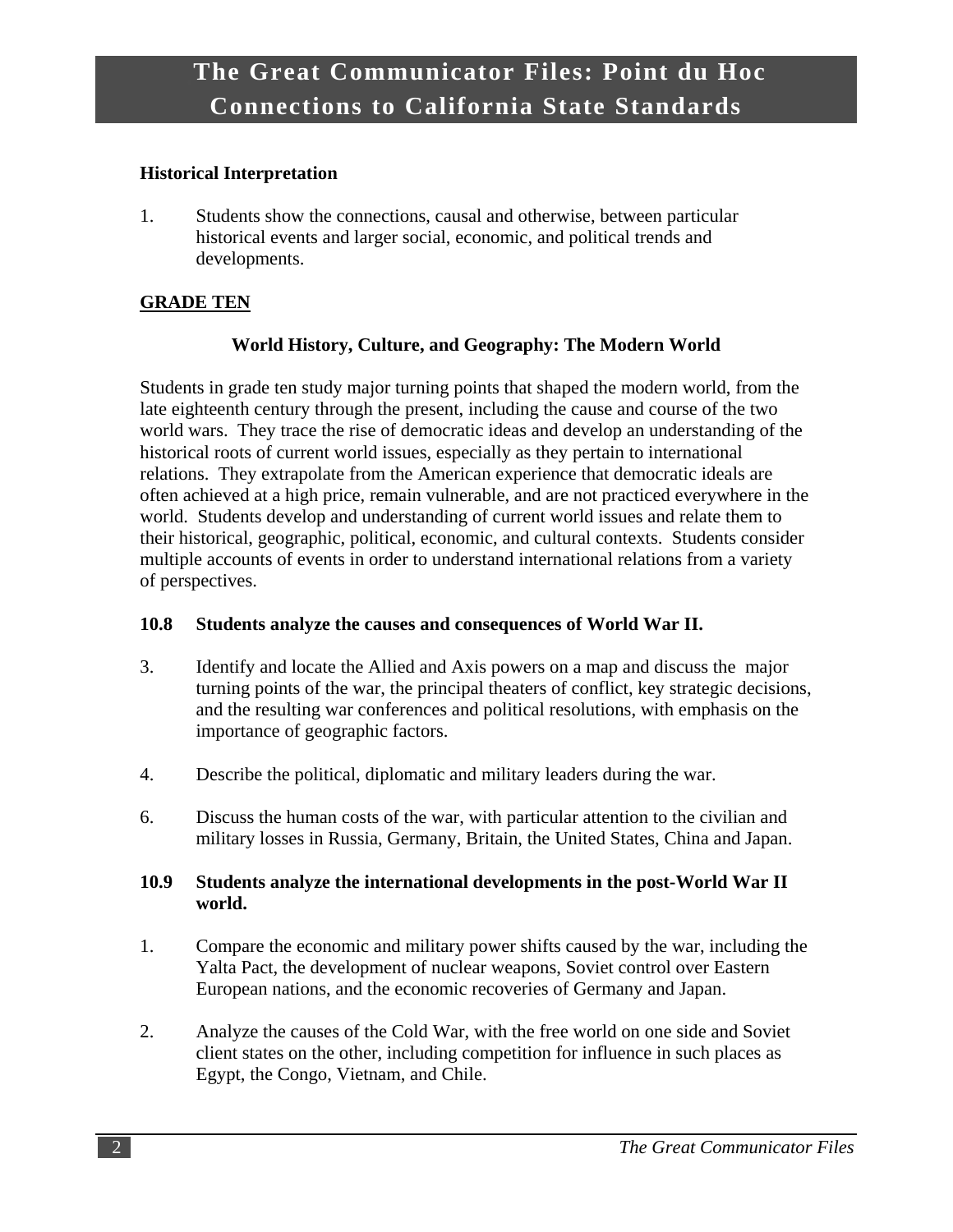# **.The Great Communicator Files: Point du Hoc Connections to California State Standards**

- 3. Understand the importance of the Truman Doctrine and the Marshall Plan, which established the pattern for America's postwar policy of supplying economic and military aid to prevent the spread of Communism and the resulting economic and political competition in arenas such as Southeast Asia, Cuba, and Africa.
- 7. Analyze the reasons for the collapse of the Soviet Union, including the weakness of the command economy, burdens of military commitments, and growing resistance to Soviet rule by dissidents in satellite states and the non-Russian Soviet republics.
- **10.10 Students analyze the integration of countries into the world economy and the information, technological, and communications revolutions (e.g., television, satellites, computers).**

## **GRADE ELEVEN**

#### **United States History and Geography: Continuity and Change in the Twentieth Century**

They learn that the United States has served as a model for other nations and that the rights and freedoms we enjoy are not accidents, but the results of a defined set of political principles that are not always basic to citizens of other countries. Students understand that our rights under the U.S. Constitution are a precious inheritance that depends on an educated citizenry for their preservation and protection.

#### **11.7 Students analyze America's participation in World War II.**

- 2. Explain U.S. and Allied wartime strategy, including the major battles of Midway, Normandy, Iwo Jima, Okinawa, and the Battle of the Bulge.
- 3. Identify the roles and sacrifices of individual American soldiers, as well as the unique contributions of the special fighting forces (e.g., the Tuskegee Airmen, the  $442<sup>nd</sup>$  Regimental Combat team, the Navajo Code Talkers).

#### **11.8 Students analyze the economic boom and social transformation of post-World War II America.**

- 5. Describe the increased powers of the presidency in response to the Great Depression, World War II, and the Cold War.
- 7. Describe the effects on society and the economy of technological developments since 1945, including the computer revolution, changes in communication, advances in medicine, and improvements in agricultural technology.